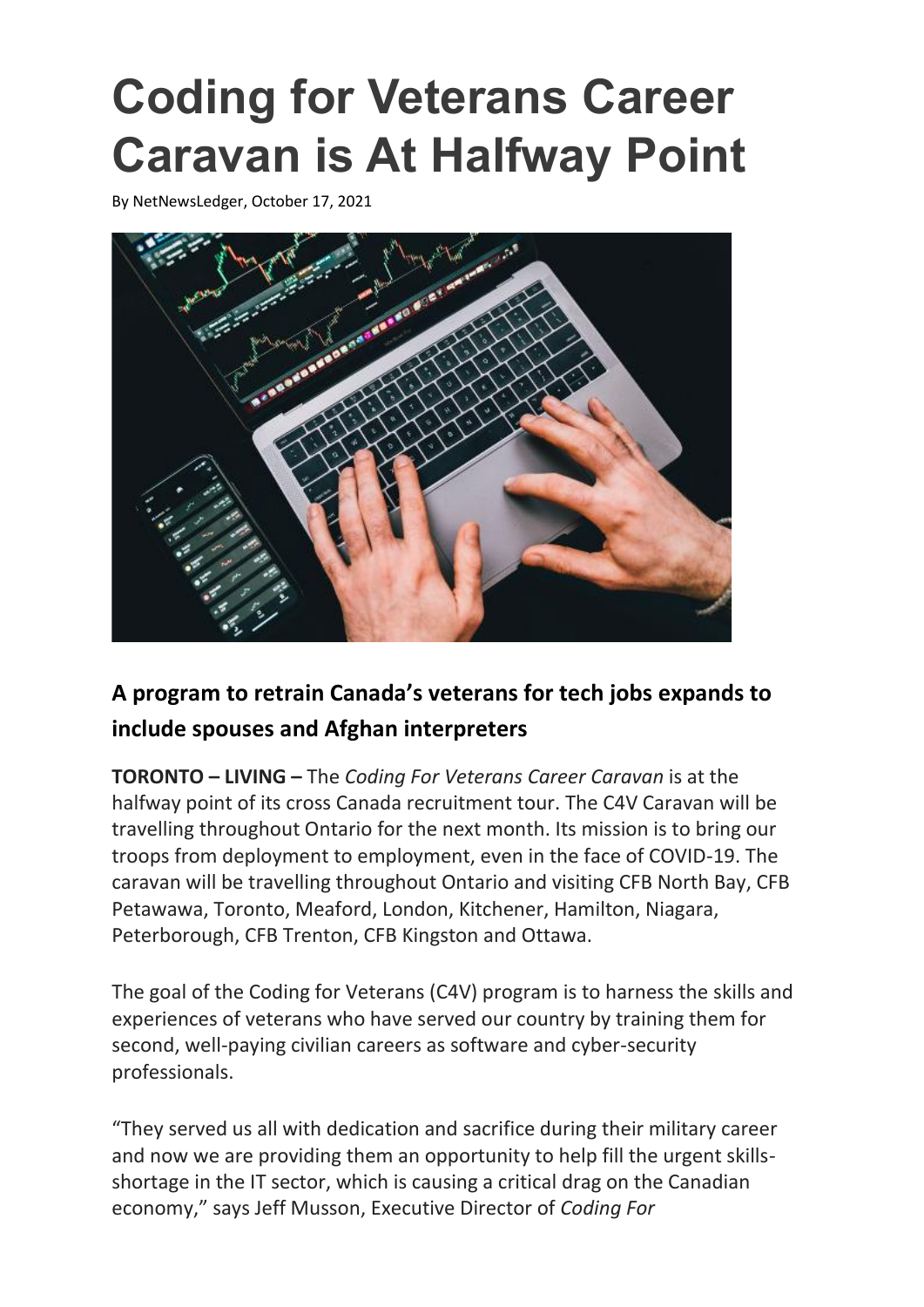## *Veterans. "Veterans feel they can still serve our country, but their duty has now moved from the battlefield to cyberspace."*

The program has expanded this year to include military spouses and family members among its students. Most recently, to support the resettlement of those citizens of Afghanistan who served alongside our troops, C4V has opened the program to allow Afghan interpreters who can safely immigrate to Canada, to enroll and retrain for tech sector jobs alongside the CAF members they once served beside.

It's estimated that nearly 150-thousand software and cyber-security positions in this country could go unfilled in the next couple of years. The Coding For Veterans Career Caravan is COVID-19 compliant, meaning veterans will be able to safely receive invaluable career advice in person.

Coding For Veterans is an intensive 8-month online program offered in partnership with the University of Ottawa that provides graduating military veterans with job-ready training and certification in the areas of software development and cyber security. For those CAF veterans who qualify, the tuition for the program is fully paid for by Veterans Affairs Canada.

"We are providing the military veterans with the tools required for a career in IT," says C4V Academic Director Pat Shaw. "We have tech companies and government agencies interested in filling their tech talent pipeline with graduates from our program, while at the same time, our program provides military veterans with a solid career in which to gain stable, long-term employment."

Every year, approximately 7,000 men and women leave the Canadian Forces. They're often perceived as only having the skill set for security work or policing. C4V has done extensive research to determine that our military personnel are especially suited for software and cyber security work. Covid-19 restrictions have all but halted the usual in-person job fairs people leaving the military depend upon to help them transition into civilian life and find goodpaying jobs.

"The pandemic has led to a doubling of enrollment as the demand for IT jobs continues to grow due to the pandemic," says Jeff Musson, CEO of Coding For Veterans. "Covid-19 has pulled the workforce years into the future. Companies are opening jobs to veterans and ready to hire no matter where they live. The program is delivered online, and they can continue to work remotely."